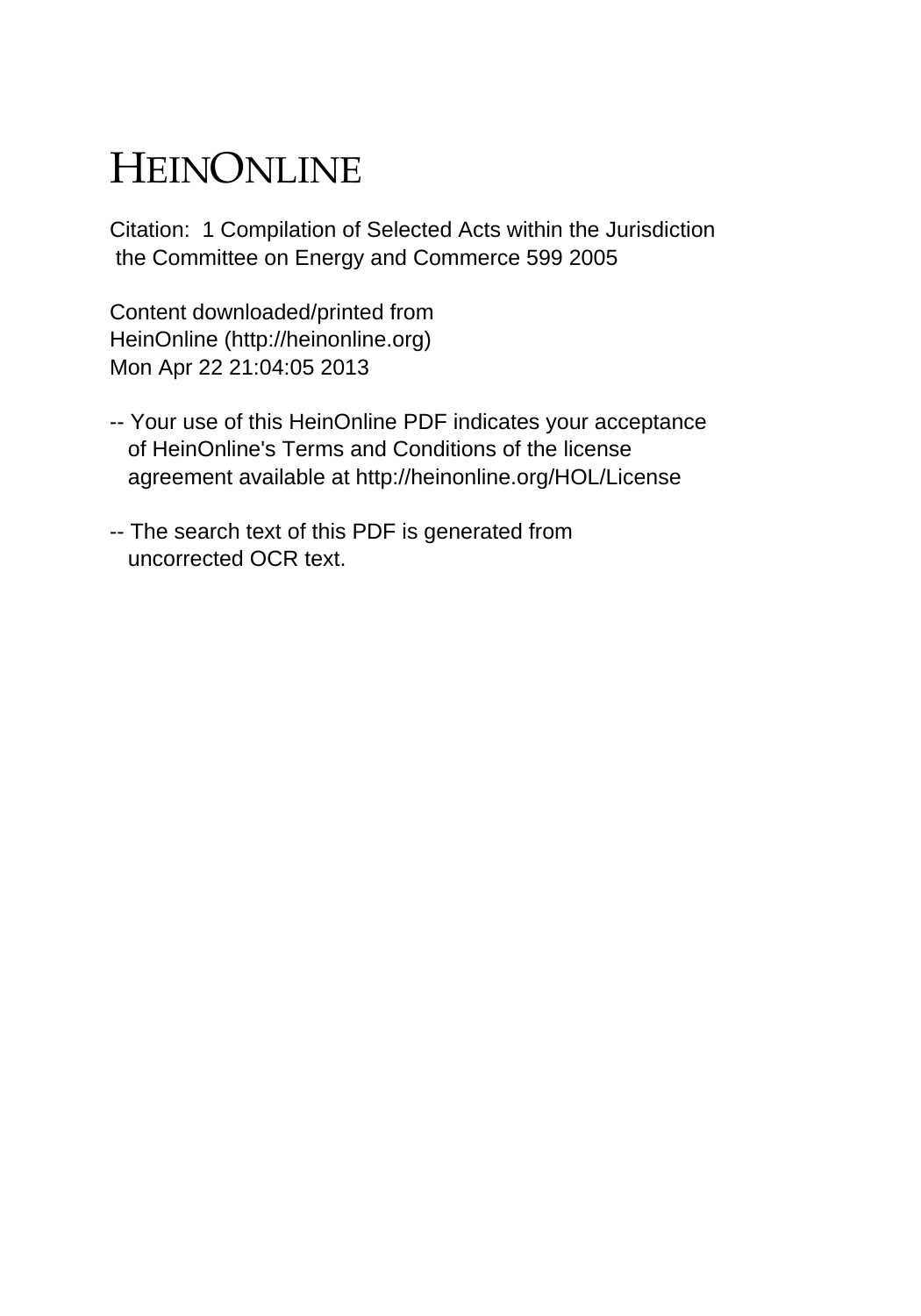## **ACT OF MAY 27, 19211**

### **(Submarine Cables)**

#### **AN ACT** Relating to the landing and operation of submarine cables in the United States.

*Be it enacted by the Senate and House of Representatives of the United States of America in Congress assembled,* [47 U.S.C. 34] That no person shall land or operate in the United States any submarine cable directly or indirectly connecting the United States with any foreign country, or connecting one portion of the United States with any other portion thereof, unless a written license to land or operate such cable has been issued by the President of the United States: *Provided,* That any such cable now laid within the United States without a license granted by the President may continue to operate without such license for a period of ninety days from the date this Act takes effect: *And provided further,* That the conditions of this Act shall not apply to cables, all of which, including both terminals, lie wholly within the continental United States.

SEC. 2. **[47** U.S.C. 35] That the President may withhold or revoke such license when he shall be satisfied after due notice and hearing that such action will assist in securing rights for the landing or operation of cables in foreign countries, or in maintaining the rights or interests of the United States or of its citizens in foreign countries, or will promote the security of the United States, or may grant such license upon such terms as shall be necessary to assure just. and reasonable rates and service in the operation and use of cables so licensed: *Provided,* That the license shall not contain terms or conditions granting to the licensee exclusive rights of landing or of operation in the United States: *And provided further,* That nothing herein contained shall be construed to limit the power and jurisdiction heretofore granted the Interstate Commerce Commission with respect to the transmission of messages.

SEC. 3. [47 U.S.C. 36] That the President is empowered to prevent the landing of any cable about to be landed in violation of this Act. When any such cable is about to be or is landed or is being operated, without a license, any district court of the United States exercising jurisdiction in the district in which such cable is about to be or is landed, or any district court of the United States having jurisdiction of the parties, shall have jurisdiction, at the suit of the United States, to enjoin the landing or operation of such cable or to compel, by injunction, the removal thereof.

SEC. 4. **[47** U.S.C. 37] That whoever knowingly commits, instigates, or assists in any act forbidden by section 1 of this Act shall be guilty of a misdemeanor and shall be fined not more than \$5,000, or imprisoned for not more than one year, or both.

<sup>&#</sup>x27;Public Law **8,** 67th Congress, 42 Stat. **8,** May **27,** 1921.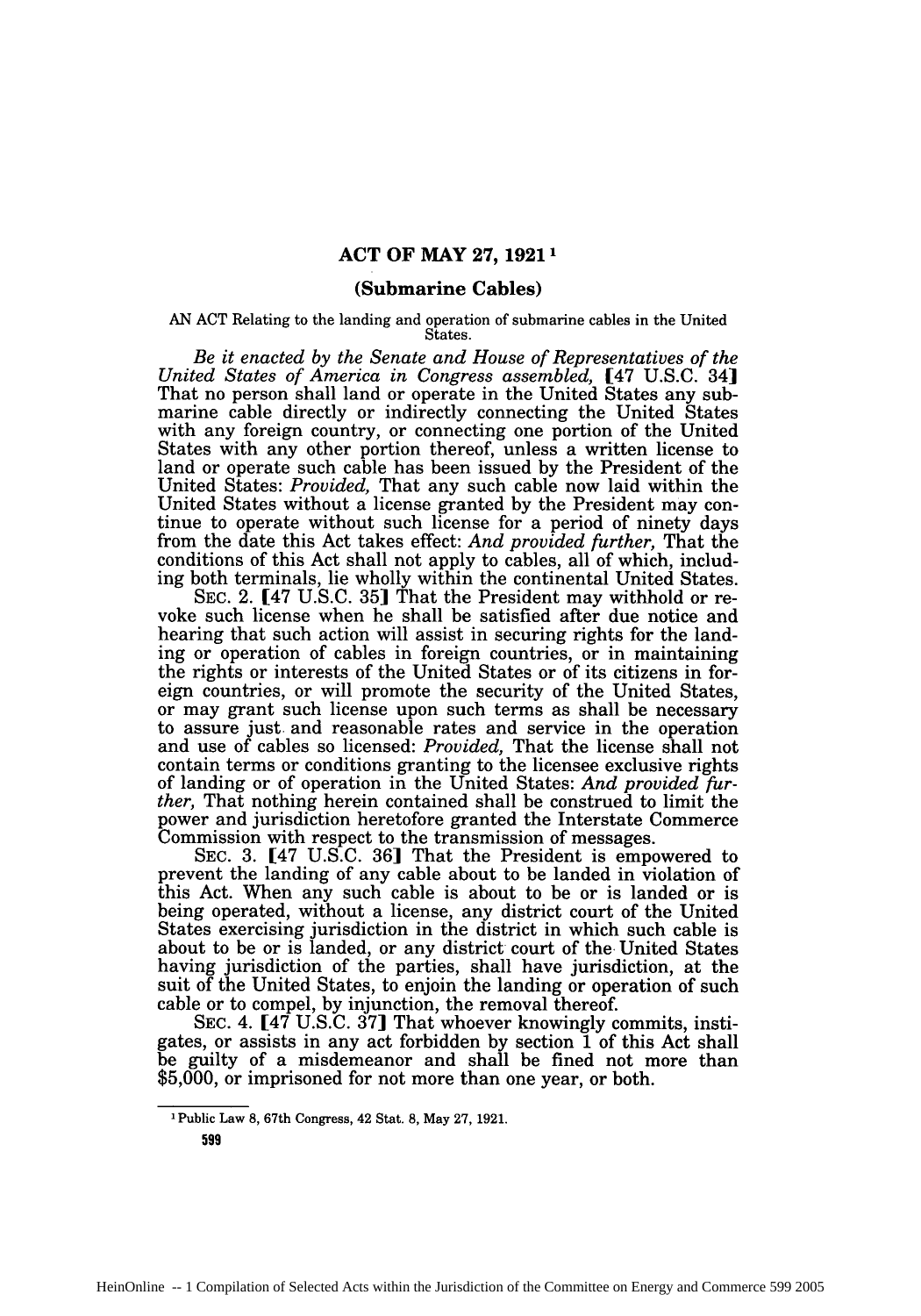SEC. **5.** [47 U.S.C. **381** That the term "United States" as used in this Act includes the Canal Zone, the Philippine Islands, and all territory, continental or insular, subject to the jurisdiction of the United States of America.

SEC. 6. [47 U.S.C. 39] That no right shall accrue to any Government, person, or corporation under the terms of this Act that may not be rescinded, changed, modified, or amended by the Congress.

 $\varphi\to\varphi$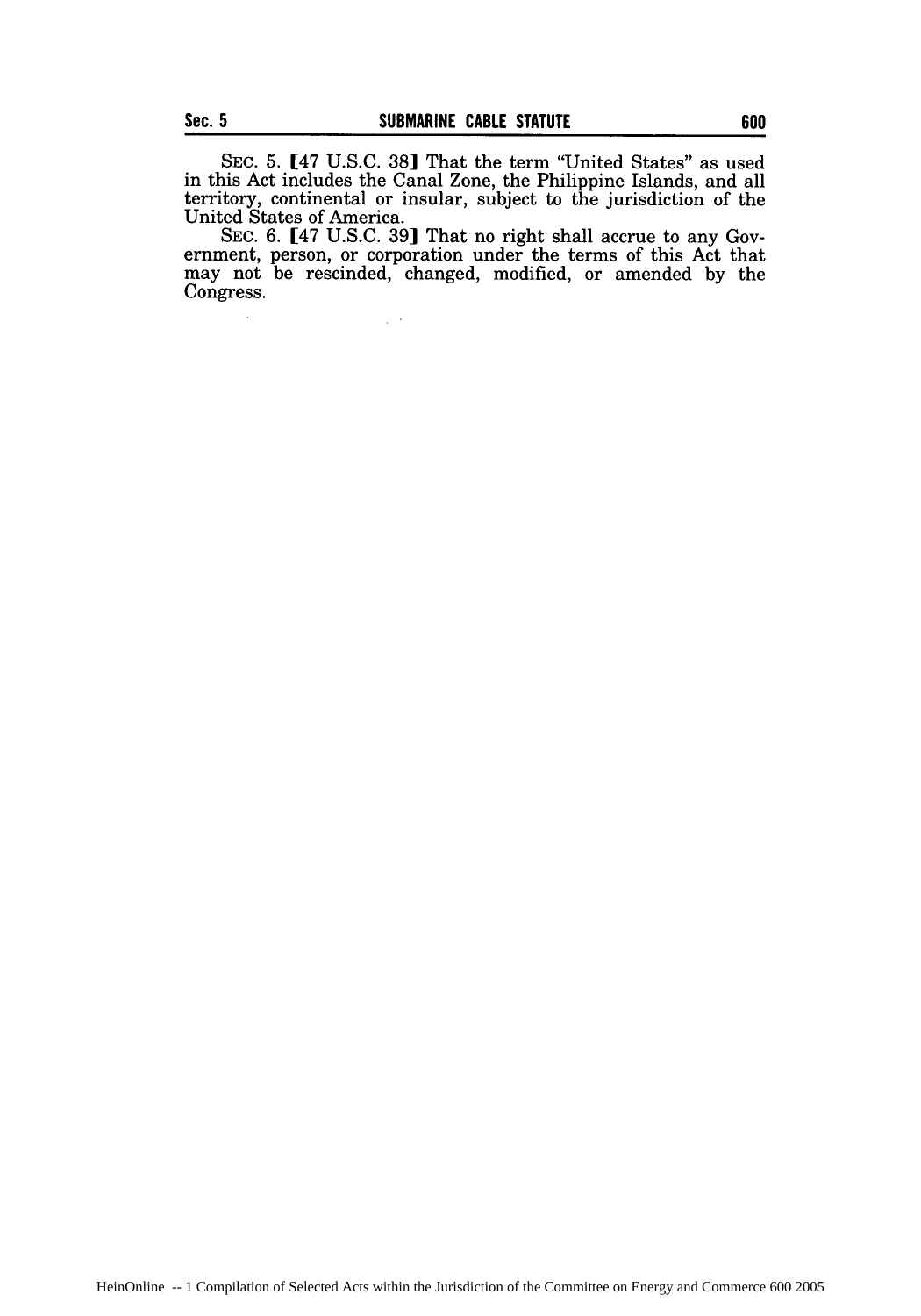# ADDITIONAL **COMMUNICATIONS STATUTES**

601

 $\bar{\mathcal{A}}$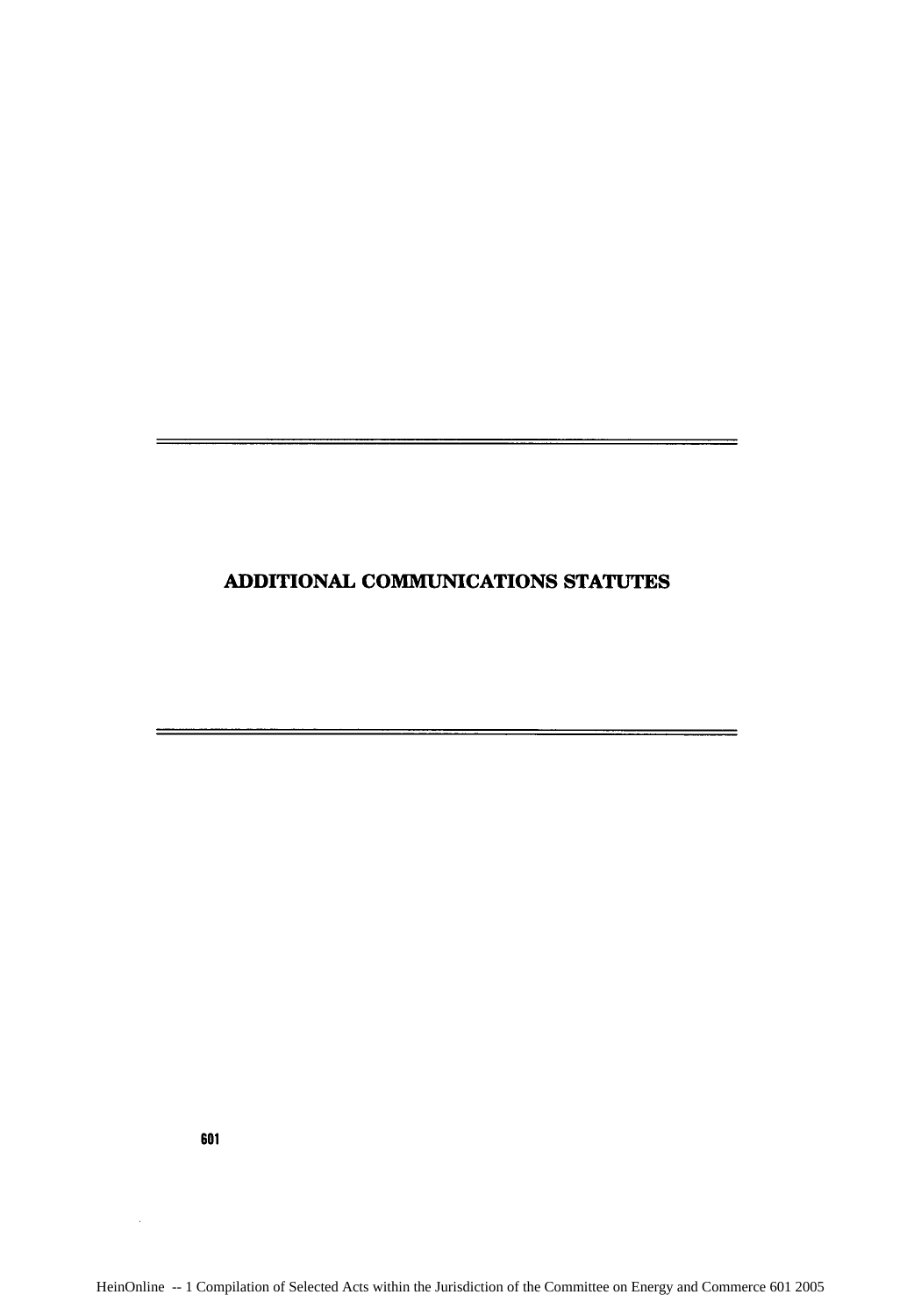HeinOnline -- 1 Compilation of Selected Acts within the Jurisdiction of the Committee on Energy and Commerce 602 2005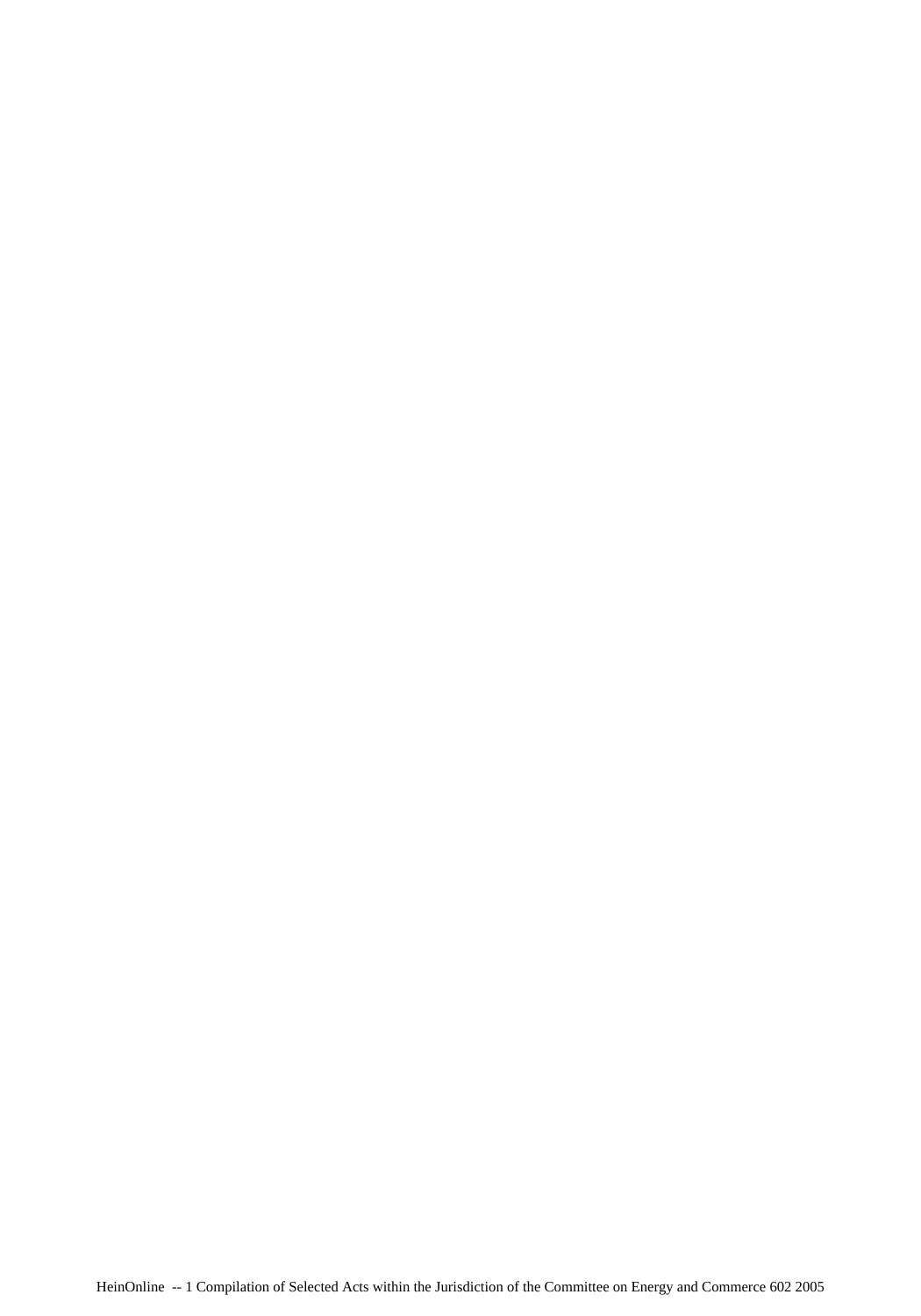# **SECTION 632** OF THE COMMERCE, **JUSTICE, AND STATE,** THE JUDICIARY, **AND** RELATED **AGENCIES** APPRO-PRIATIONS **ACT,** 2001

 $\sim 10^{-11}$ 

603

 $\equiv$ 

 $\bar{\mathcal{A}}$